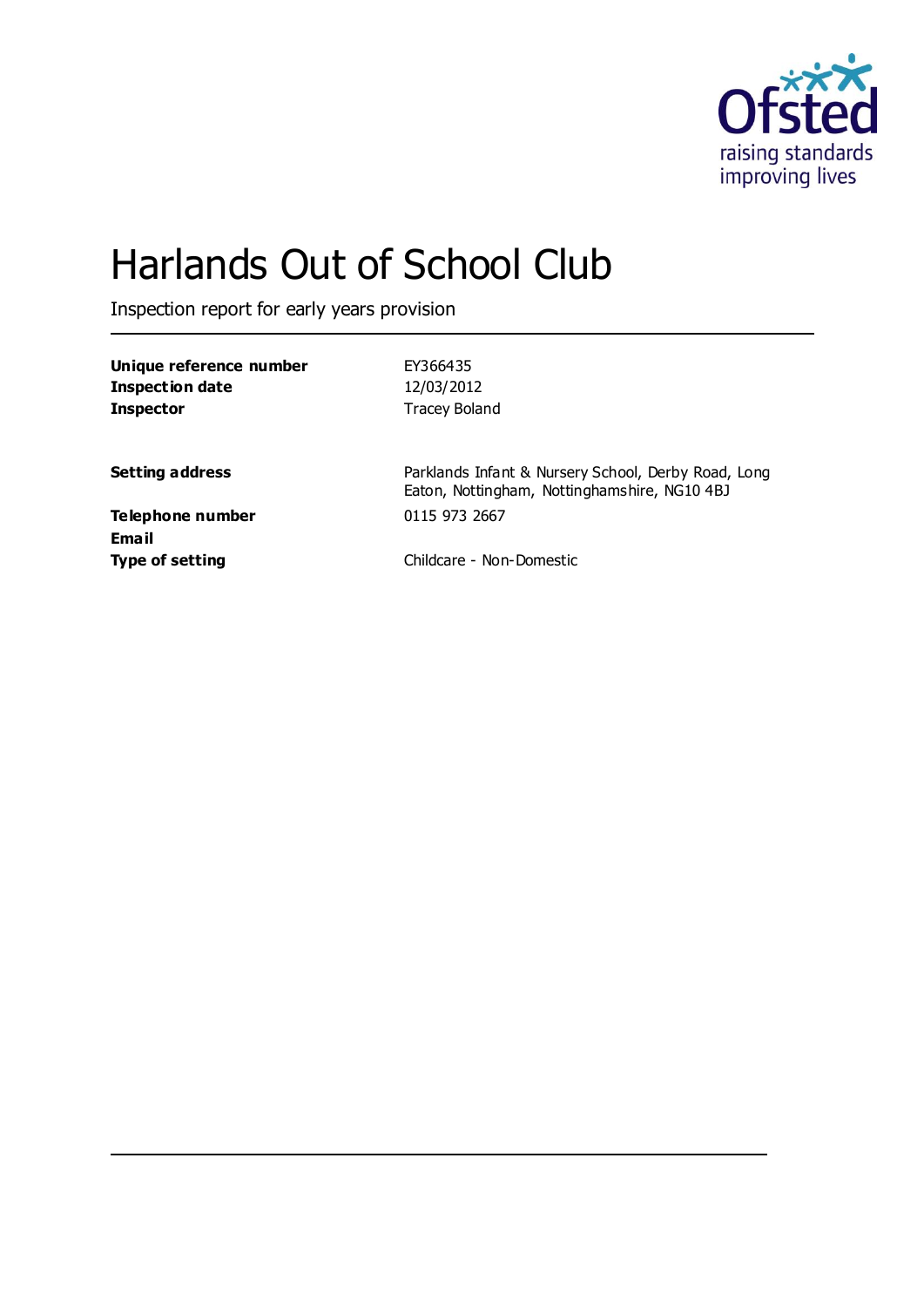The Office for Standards in Education, Children's Services and Skills (Ofsted) regulates and inspects to achieve excellence in the care of children and young people, and in education and skills for learners of all ages. It regulates and inspects childcare and children's social care, and inspects the Children and Family Court Advisory Support Service (Cafcass), schools, colleges, initial teacher training, work-based learning and skills training, adult and community learning, and education and training in prisons and other secure establishments. It assesses council children's services, and inspects services for looked after children, safeguarding and child protection.

If you would like a copy of this document in a different format, such as large print or Braille, please telephone 0300 123 1231, or email enquiries@ofsted.gov.uk.

You may copy all or parts of this document for non-commercial educational purposes, as long as you give details of the source and date of publication and do not alter the information in any way.

T: 0300 123 1231 Textphone: 0161 618 8524 E: enquiries@ofsted.gov.uk W: [www.ofsted.gov.uk](http://www.ofsted.gov.uk/)

© Crown copyright 2012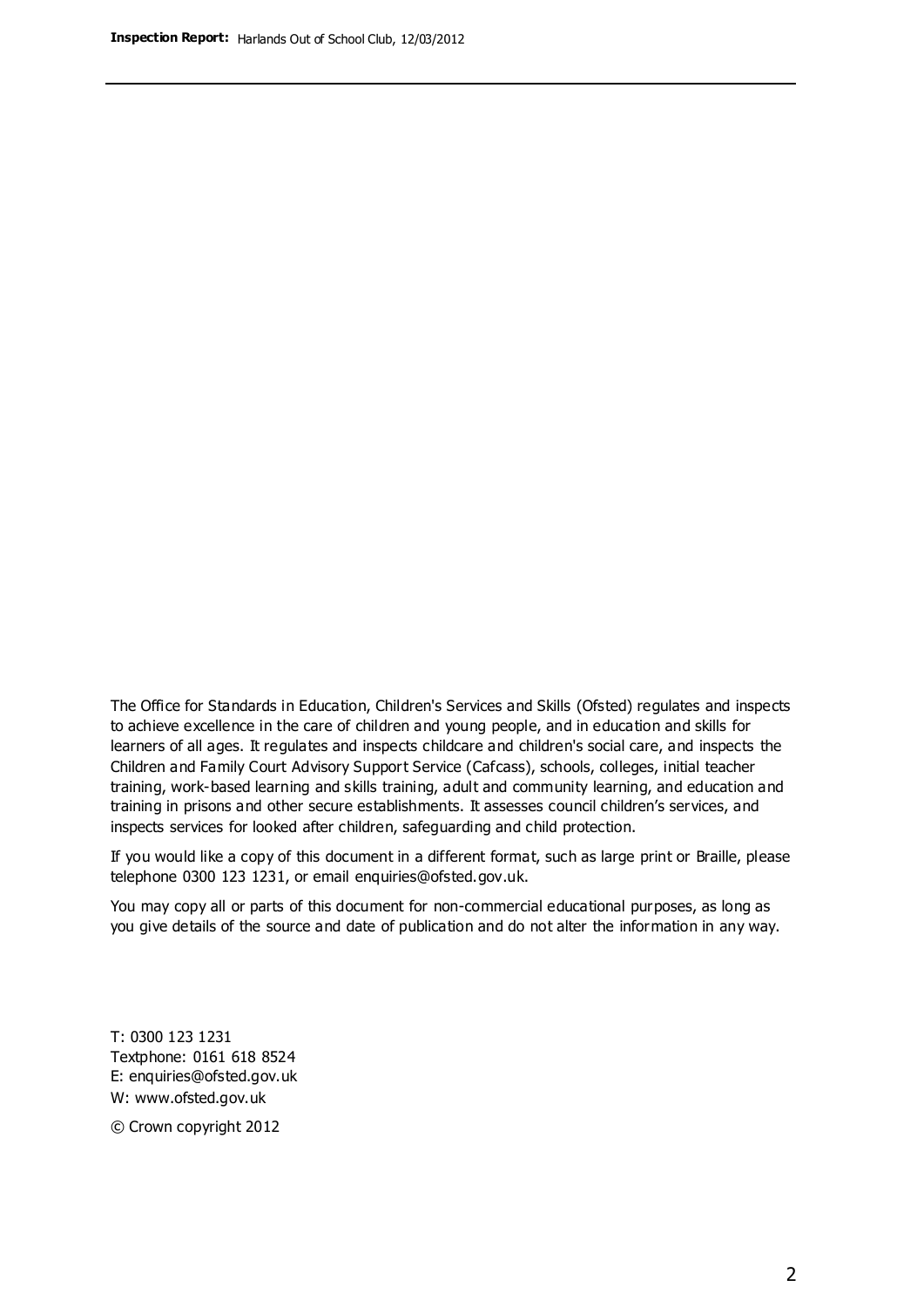## **Introduction**

This inspection was carried out by Ofsted under Sections 49 and 50 of the Childcare Act 2006 on the quality and standards of the registered early years provision. 'Early years provision' refers to provision regulated by Ofsted for children from birth to 31 August following their fifth birthday (the early years age group). The registered person must ensure that this provision complies with the statutory framework for children's learning, development and welfare, known as the *Early* Years Foundation Stage.

The provider must provide a copy of this report to all parents with children at the setting where reasonably practicable. The provider must provide a copy of the report to any other person who asks for one, but may charge a fee for this service (The Childcare (Inspection) Regulations 2008 regulations 9 and 10).

Children only attend this setting before and/or after the school day and/or during the school holidays. The judgements in this report reflect the quality of early years provision offered to children during those periods.

The setting also makes provision for children older than the early years age group which is registered on the voluntary and/or compulsory part(s) of the Childcare Register. This report does not include an evaluation of that provision, but a comment about compliance with the requirements of the Childcare Register is included in Annex B.

Please see our website for more information about each childcare provider. We publish inspection reports, conditions of registration and details of complaints we receive where we or the provider take action to meet the requirements of registration.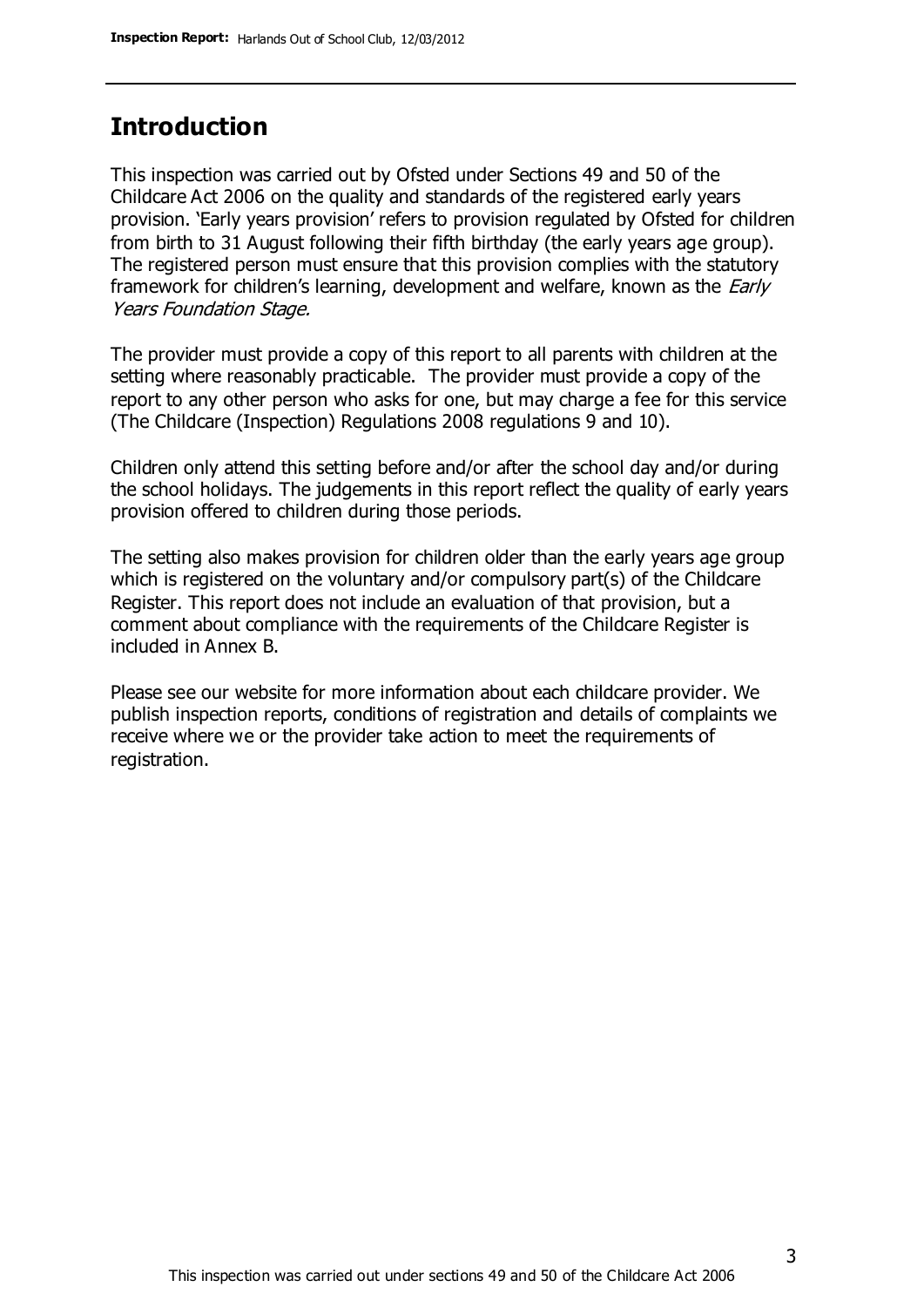# **Description of the setting**

Hartlands Out of School Club is privately owned and was registered in 2007. It operates from the school halls within Parklands infant and nursery school and Harrington junior school in Long Eaton, Nottingham. The club serves the local area and has links with the school. It is accessible to all children and there is a fully enclosed area available for outdoor play.

The club opens Monday to Friday during school term times. Sessions are from 7.45am until 9am and then 3.15pm until 6pm. Children are able to attend for a variety of sessions. The club is registered on the Early Years Register and on both the voluntary and compulsory parts of the Childcare Register. A maximum of 30 children may attend the club at any one time all of whom may be on the Early Years Register. There are currently two children attending who are within the Early Years Foundation Stage and there are 30 children on roll. The club offers care to children aged over five years to 11 years. It supports children with special educational needs and/or disabilities and children who speak English as an additional language.

The club employs three members of child care staff. Of these, two hold appropriate early years qualifications.

# **The overall effectiveness of the early years provision**

Overall the quality of the provision is good.

Children are safeguarded and child to staff ratios are met. Children develop their self-esteem and social skills and are encouraged to be kind and caring towards each other. Children are very happy and settled and staff have a good understanding of their individual needs. Planning is in place and systems for observations and assessments enable their future learning needs to be identified and met. The environment is inclusive and partnerships have been formed with parents and teaching staff within the school although systems for sharing information are not fully established. Risk assessments have identified most potential risks and systems for self-evaluation are in place.

## **What steps need to be taken to improve provision further?**

To further improve the early years provision the registered person should:

- review systems for assessing risks with particular regard to the use of drawing pins
- develop the sharing of relevant information where children receive care and education in more than one setting.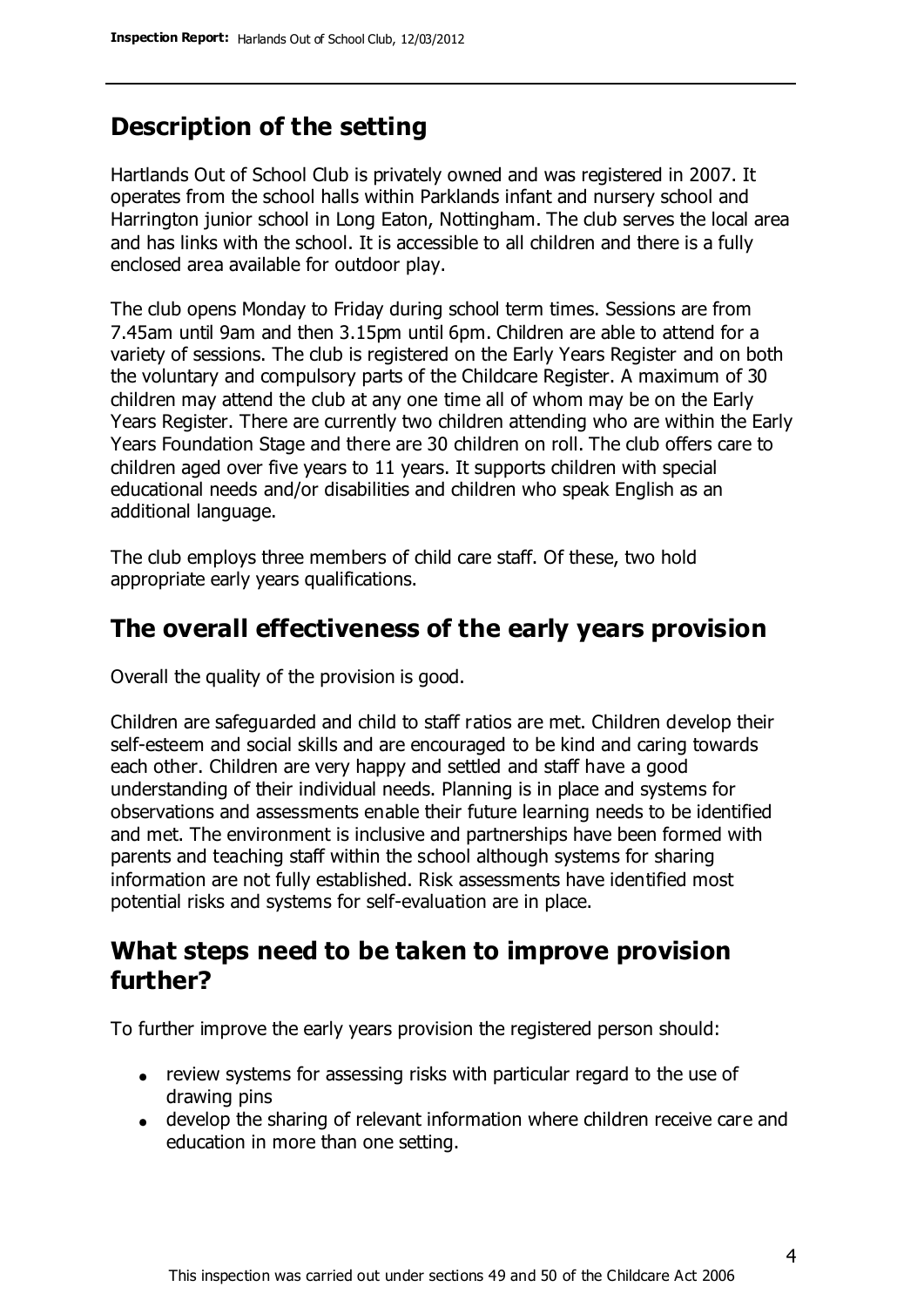# **The effectiveness of leadership and management of the early years provision**

Staff create an environment in which children are suitably protected from abuse and neglect, and staff have a good understanding of their responsibility relating to safeguarding requirements and regulations. Children also learn about protecting themselves through discussions and the posters that are in place, for example, the 'Keep safe guide' that is displayed. Thorough recruitment procedures ensure that all staff are suitably checked in order to care for children and clear procedures are in place to ensure children are not left unattended with unvetted adults. Detailed risk assessments have been completed and daily visual checks are made, however, the use of drawing pins within the setting has not been included which may pose a potential risk to children's safety. A clear emergency fire evacuation procedure is in place and practised with the children to ensure they are fully aware of the procedure to follow in an emergency and records are maintained and evaluated to ensure the routine remains suitable.

Children are well cared for at times of minor accidents as all staff hold valid first aid certificates. Health records for medication and accidents are maintained and countersigned by parents. Staff also access training regarding specific medical needs, for example, the use of Epi-pens. Children's individual dietary needs are known and respected and they enjoy fresh fruit and yoghurts for their snack. Fresh drinking water and juice is freely available each day. Children enjoy the use of a large outdoor play area enabling them to have plenty of fresh air and to develop their physical skills. Space and resources are well organised and effective deployment of staff, helps to ensure that children are fully supervised.

Staff understand the importance of working alongside parents, carers and other agencies to support the children's needs to ensure they are included in the life of the setting and have formed relationships with teaching staff in the school. However, systems for maintaining a two-way flow of information regarding children's needs are not fully established and therefore their needs are not always known. Policies and procedures are inclusive and shared with parents. An inclusive service is provided for all and staff and children are actively involved in the celebration of cultural events throughout the year, encouraging children's understanding of similarities and differences.

Systems to monitor and evaluate practice within the setting are fully in place and fully involve parents, children and staff. Questionnaires and discussion are used effectively to gain the views of those using the service which are evaluated and used to plan and enhance the care provided. Staff take time to get to know children and a key person system has been introduced which encourages children's feeling of security. Parents are happy with the service and are pleased with the activities their children are involved in, the caring approach of the staff and the good communication systems that are in place.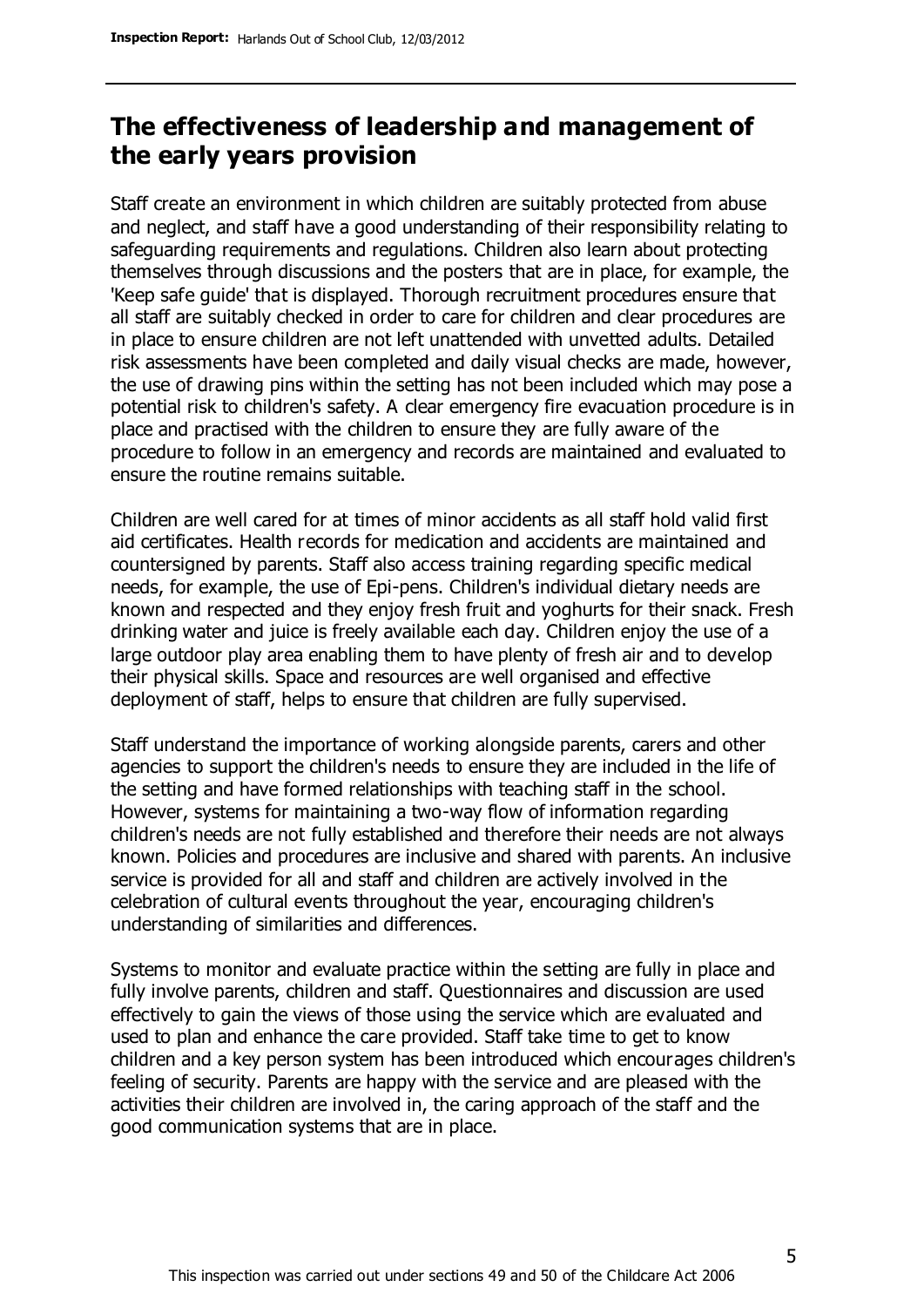## **The quality and standards of the early years provision and outcomes for children**

Staff have a good understanding of the Early Years Foundation Stage and how children learn. They plan effectively for the individual needs of the children and detailed observations and assessments of the children in the early year's foundation stage enable them to plan for their future learning needs. Interaction between staff and children is very good and staff and children seek support from staff as needed and staff are actively involved in the activities with the children. Personal, social and emotional development is promoted very well. Children are cared for in key worker groups although staff interact and respond to all of the children's needs. Children respond well to requests from staff and have a clear understanding of the rules and routines that are in place within the club. As a result behaviour is very good. Children are very courteous to staff and offer help to prepare the activities and help set out and put away the resources, carrying large equipment into the outdoor play area. Children settle well into the activities and the atmosphere is calm and relaxed. Children have plenty of time to complete any activity they may be involved in.

Children's independence is continually encouraged and they are comfortable in the routines in the session. They understand the importance of washing their hands before snack, after messy play and after using the bathroom and staff take appropriate steps to prevent the spread of infection. Children are made aware of potential risks and how to prevent accidents through guidance from the staff, for example, being reminded not to run indoors.

Children access a variety of appropriate activities that are interesting and provide challenge for them. They enjoy cooking activities where they weigh and measure the ingredients, take turns to mix them together and are able to eat them or take them home with them. They take responsibility for preparing an outdoor garden area where they plant and grow plants, fruit and vegetables, watering them and monitoring their growth. Children's creative ideas are enhanced and encouraged through the various art and craft materials and resources. They use these skills when celebrating various cultural events throughout the year. They are reminded of their own safety, for example, when crossing the small car park to the outdoor play area and also when involved in the team games when outdoors.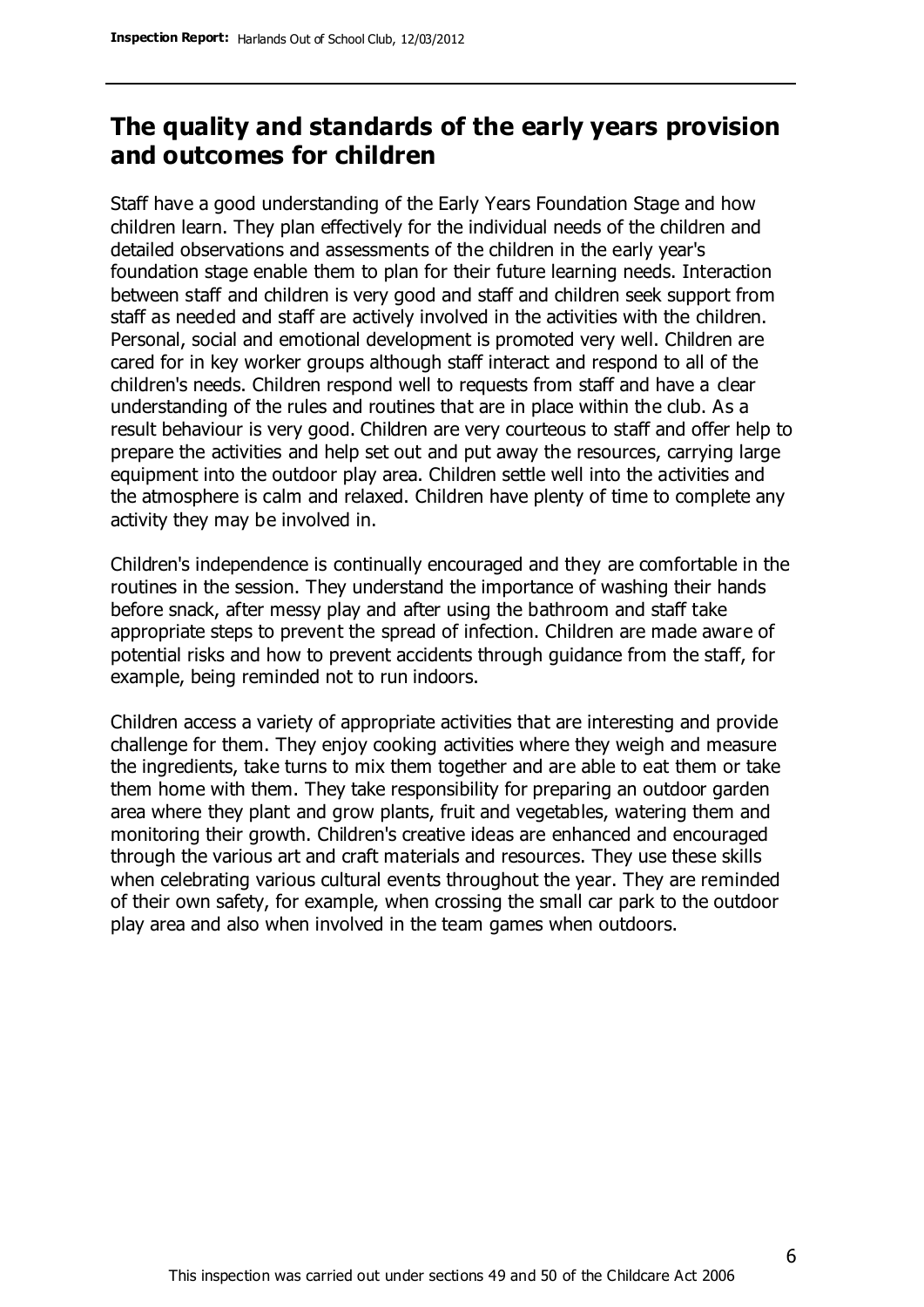# **Annex A: record of inspection judgements**

#### **The key inspection judgements and what they mean**

Grade 1 is Outstanding: this aspect of the provision is of exceptionally high quality Grade 2 is Good: this aspect of the provision is strong Grade 3 is Satisfactory: this aspect of the provision is sound Grade 4 is Inadequate: this aspect of the provision is not good enough

#### **The overall effectiveness of the early years provision**

| How well does the setting meet the needs of the      |  |
|------------------------------------------------------|--|
| children in the Early Years Foundation Stage?        |  |
| The capacity of the provision to maintain continuous |  |
| improvement                                          |  |

#### **The effectiveness of leadership and management of the early years provision**

| The effectiveness of leadership and management of the             |   |
|-------------------------------------------------------------------|---|
| <b>Early Years Foundation Stage</b>                               |   |
| The effectiveness of leadership and management in embedding       |   |
| ambition and driving improvement                                  |   |
| The effectiveness with which the setting deploys resources        |   |
| The effectiveness with which the setting promotes equality and    |   |
| diversity                                                         |   |
| The effectiveness of safeguarding                                 |   |
| The effectiveness of the setting's self-evaluation, including the |   |
| steps taken to promote improvement                                |   |
| The effectiveness of partnerships                                 | 3 |
| The effectiveness of the setting's engagement with parents and    |   |
| carers                                                            |   |

### **The quality of the provision in the Early Years Foundation Stage**

The quality of the provision in the Early Years Foundation Stage  $\vert$  2

## **Outcomes for children in the Early Years Foundation Stage**

| <b>Outcomes for children in the Early Years Foundation</b>    |  |
|---------------------------------------------------------------|--|
| <b>Stage</b>                                                  |  |
| The extent to which children achieve and enjoy their learning |  |
| The extent to which children feel safe                        |  |
| The extent to which children adopt healthy lifestyles         |  |
| The extent to which children make a positive contribution     |  |
| The extent to which children develop skills for the future    |  |

Any complaints about the inspection or report should be made following the procedures set out in the guidance available from Ofsted's website: www.ofsted.gov.uk